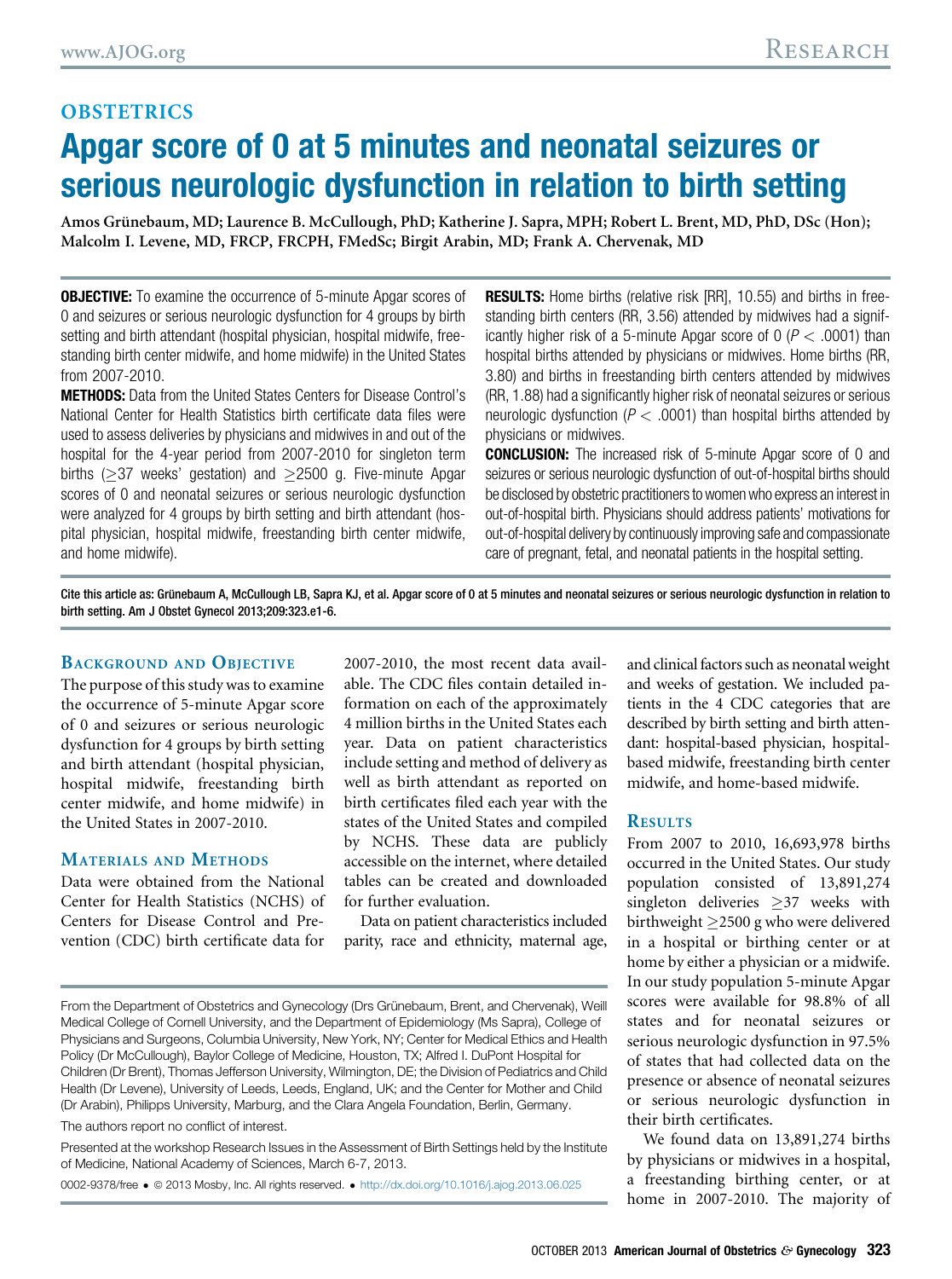| TABLE<br>5-minute Apgar scores $= 0$ by birth setting, birth attendant, and parity |                         |                       |
|------------------------------------------------------------------------------------|-------------------------|-----------------------|
| <b>Outcome/Birth setting</b>                                                       | n/Total (per 1000)      | <b>RR (95% CI)</b>    |
| 5-minute Apgar 0 (all)                                                             |                         |                       |
| Hospital MD                                                                        | 1.943/12.615.994 (0.16) | 1.00                  |
| Hospital midwife                                                                   | 95/1,115,794 (0.09)     | $0.55(0.45 - 0.68)$   |
| Freestanding BC midwife                                                            | 23/42,000 (0.55)        | $3.56(2.36 - 5.36)$   |
| Home midwife                                                                       | 98/60,296 (1.63)        | $10.55(8.62 - 12.93)$ |
| 5-minute Apgar 0 ( $P = 0$ )                                                       |                         |                       |
| Hospital MD                                                                        | 856/5,155,779 (0.17)    | 1.00                  |
| Hospital midwife                                                                   | 37/440,642 (0.84)       | $0.51(0.36 - 0.70)$   |
| Freestanding BC midwife                                                            | 11/15,226 (7.22)        | $4.35(2.40 - 7.89)$   |
| Home midwife                                                                       | 35/14,801 (2.36)        | 14.25 (10.16-19.96)   |
| 5-minute Apgar 0 ( $P > 0$ )                                                       |                         |                       |
| Hospital MD                                                                        | 1087/7,460,215 (0.15)   | 1.00                  |
| Hospital midwife                                                                   | 58/675,152 (0.09)       | $0.59(0.45 - 0.77)$   |
| Freestanding BC midwife                                                            | 12/26,772 (0.45)        | $3.08(1.74 - 5.43)$   |
| Home midwife                                                                       | 63/45,495 (1.35)        | $9.5(7.37 - 12.25)$   |
| Hosnital MD is the reference aroun                                                 |                         |                       |

MD is the reference group.

BC, birth center; CI, confidence interval; MD, doctor; BB, relative risk.

Grunebaum. Apgar score of 0 at 5 minutes and neonatal seizures. Am J Obstet Gynecol 2013.

term singleton births  $(91.16\%; n =$ 12,663,051) were physician hospital births. Midwife hospital births constituted 8.05% of births  $(n = 1,118,678)$ , although 0.49% ( $n = 67,429$ ) were midwife home deliveries. Patients delivering at home attended by midwives were significantly more likely to be multiparous, non-Hispanic white,  $\geq 30$ years of age, delivering beyond 41 and 42 weeks, and having macrosomic infants over 4000 and 4500 g ( $P < .0001$ ).

The Table shows the outcomes and relative risks (RRs) by the 4 groups of settings and attendants for 5-minute Apgar scores of 0, by parity. The RR of a 5-minute Apgar score of 0 for midwife home deliveries was 10.55 (95% confidence interval  $\begin{bmatrix} \text{CI} \end{bmatrix}$ , 8.62-12.93). The RR of a 5-minute Apgar score of 0 for midwife home deliveries further increased to 14.24 (95% CI,  $10.16 - 19.96$ ) for nulliparous patients. The RR for freestanding birth center midwife deliveries was less than home deliveries (3.56 vs 10.55) but it was increased relative to hospital deliveries by physicians or midwives. Within the

hospital, midwife-attended deliveries had a lower RR (0.55; 95% CI,  $0.45-0.68$ ) compared with physicians.

The RR of seizures or serious neurologic dysfunction for midwife home deliveries was 3.80 (95% CI, 2.80-5.16). The RR of seizures or serious neurologic dysfunction for midwife home deliveries further increased to 6.28 (95%  $CI, 4.08-9.67$  for nulliparous patients. Freestanding birthing center midwife deliveries showed an increased risk of 1.88 (95% CI,  $1.11-3.17$ ) for seizures or serious neurologic dysfunction and an increased risk of 2.77 (95% CI,  $1.48-5.15$ ) for seizures or serious neurologic dysfunction for nulliparous patients. Within the hospital, midwifeattended deliveries had a lower RR compared to those attended by physicians (0.74; 95% CI, 0.62-0.89).

#### **COMMENT**

These data reveal a pattern for the outcomes of singleton term births: home birth is associated with a significantly increased risk of 5-minute Apgar score of 0 and neonatal seizures or serious

neurologic dysfunction compared to hospital birth. When it comes to home birth vs hospital birth, setting is strongly associated with worse outcomes. The increased rate of adverse outcomes of home births exists despite the reported - lower risk profile of home birth. The pattern for freestanding birth centers is also identifiable: this setting is associated with increased risk compared to hospital delivery, although the risk is lower than for home birth. For freestanding birth center vs hospital, setting is strongly associated with worse outcomes.

It is essential to note that these significantly increased risks of adverse outcomes from the setting of home and freestanding birth centers reported here - may be serious underestimations of clinical complications.

The increased risk of 5-minute Apgar score of 0 and increased rates of seizures or serious neurologic dysfunction of out-of-hospital birth must be acknowledged by all obstetric practitioners and should be disclosed to all pregnant women who express an interest in out-of-hospital birth. In addition, physicians have the professional responsibility to recommend against planned out-of-hospital births to women who express an interest in it and not to refer their patients to randomized controlled clinical trials of hospital vs out-of-hospital birth as ethically unacceptable. Physicians also have the professional responsibility to address the root cause of patients' motivations for out-of-hospital delivery through continuous efforts to address patient concerns about interventions and to improve compassionate and safe care of pregnant, fetal, and neonatal patients in the hospital setting.

#### CLINICAL IMPLICATIONS

**Home birth and birth in freestanding** birthing centers are associated with a significantly increased risk of 5-minute Apgar score of 0 and neonatal seizures or serious neurologic dysfunction compared with hospital birth.